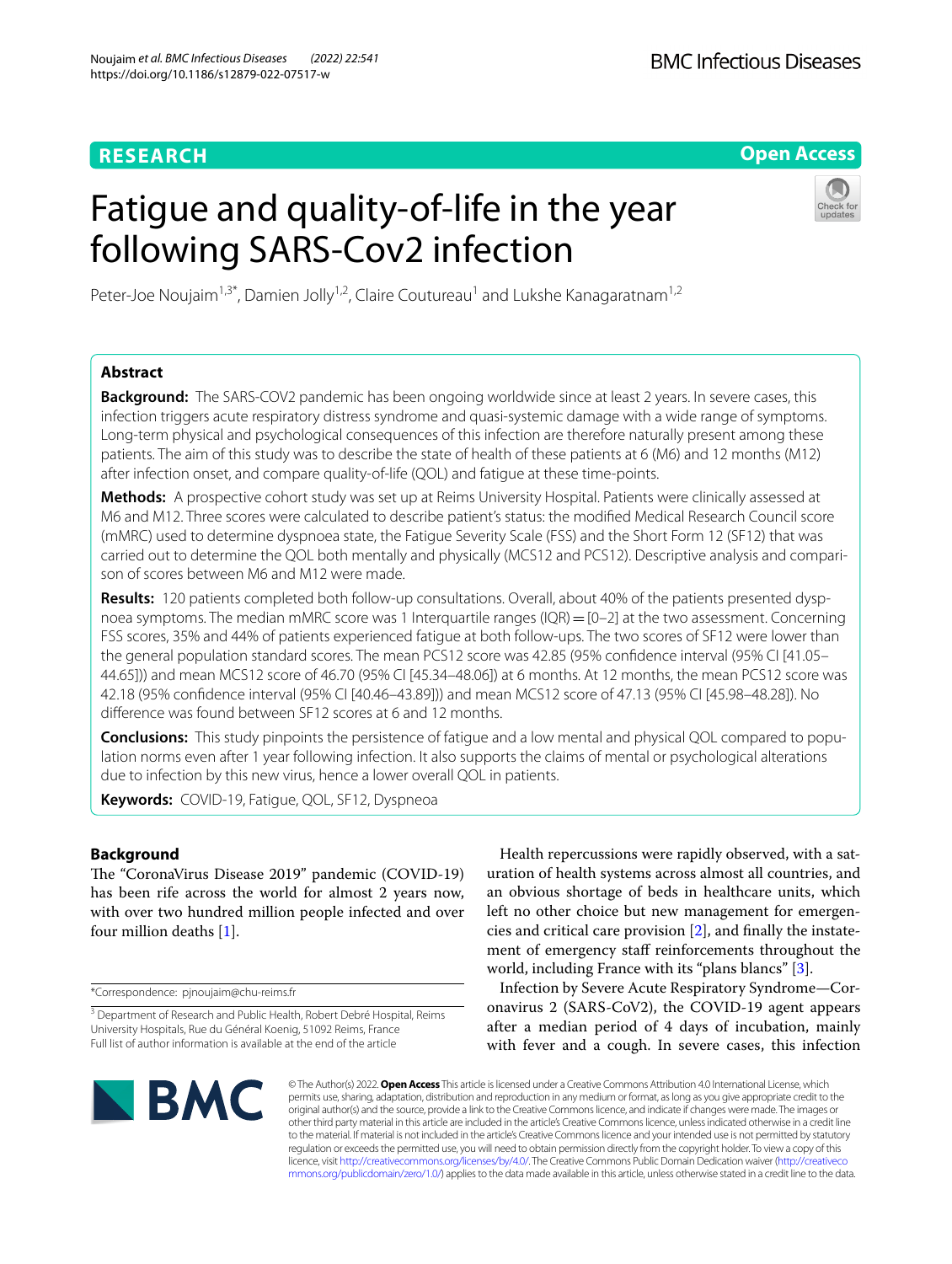triggers acute respiratory distress syndrome (ARDS) and quasi-systemic damage with a wide range of symptoms.

Long-term physical and psychological consequences of this infection are therefore naturally present among patients discharged from hospital following initial hospital stays, often including time in a resuscitation unit. These consequences, which remain largely unknown given the novelty of this pandemic, have been monitored and described in several studies, over a 6-month period post-infection at the most. The main physical symptoms observed have been fatigue or muscular weakness, coupled with respiratory disorders, difficulties sleeping, anxiety, and even depression [\[4](#page-6-3)].

Fatigue is a symptom that persists after coronavirus infection, as is the case with certain viral infections, and it forms—with the other afore-mentioned symptoms the post-viral syndrome  $[5]$  $[5]$ . This fatigue quite logically afects the patients' quality-of-life.

According to the World Health Organisation (WHO), quality-of-life is defned as individuals' perceptions of their position in life in the context of the culture and value systems in which they live, and in relation to their goals, expectations, standards and concerns. This concept has gained considerable importance over the last 30 years, enabling an improvement in patients' medical, social and economic care. Some studies have shown that following infection by SARS-CoV2, quality-of-life at 12 weeks and at 6 months was diminished among the patients concerned, as well as among their care providers (family members, friends, etc.) [\[6,](#page-7-1) [7](#page-7-2)].

To our knowledge, only two studies have described the state of health of Covid-19 patients beyond 6 months post-infection; one study focused on global symptoms [\[8](#page-7-3)] and the other only analysed the patients' pulmonary state [[9\]](#page-7-4), but neither of them carried out analyses on feelings of fatigue or on quality-of-life at that time.

The objective of our study was therefore to describe the state of health (physical symptoms, including fatigue, and psychological symptoms) of patients who had been hospitalised for SARS-CoV2 infection at 6 and 12 months after onset, with a comparative analysis of quality-of-life and fatigue at these time-points.

## **Methods**

#### **Study design**

A prospective cohort study was set up at Reims University Hospital.

#### **Population**

The inclusion criteria were: patients hospitalised for SARS-CoV2 infection during the health crisis between February 25th 2020 and April 30th 2020, who were aged

18 and over, having French national healthcare cover, and agreeing to participate in the study.

The Covid-19 diagnosis was established by a doctor if the patient tested positive with a PCR test, or on the basis of imagery or a clinical history pointing to this condition.

## **Data collection**

For all patients, socio-demographic data and medical history were collected at inclusion. Clinical, biological and therapeutic data during hospitalisation was also collected, as well as data relating to the evolution of the disease, such as mortality, resuscitation, institutionalisation or re-admission to hospital.

Data was collected up to 12 months after the initial hospitalisation.

Follow-up consultations at 6 months and 12 months were carried out by the clinicians who had initially provided care to the patients in the Reims university hospital Covid-19 units.

Data concerning clinical examinations, symptoms experienced by patients (dyspnoea, palpitations, asthenia, etc.) and treatments (anticoagulants, psychotropic drugs, etc.) was collected during the follow-up consultations at 6 and 12 months (M6 and M12).

Description and analyses concerned only the 120 patients who attended the two follow-up consultations.

An evaluation of dyspnoea and related experiences among patients was graded at M6 and M12, using the modifed Medical Research Council score (mMRC) [\[10](#page-7-5)]. This score is generally used for patients with a probable pulmonary condition. It is scored on 5 levels from 0 "no dyspnoea except in the case of sustained efort" to 4 "dyspnoea preventing the patient from leaving the house or occurring when dressing and undressing".

Fatigue was assessed at M6 and M12 using the Fatigue Severity Scale (FSS) [\[11](#page-7-6)]. This scale is used to assess fatigue experienced by patients in their daily lives. It is composed of 9 items, each rated on an ordinal scale, from 1 "does not correspond to me at all" to 7 "corresponds to me perfectly". An average score was calculated (by summing the diferent item scores and dividing by the number of items) with a global population standard of 2.3, a standard deviation of 0.7 [\[12](#page-7-7)] and a threshold at 4 (with a score>4 indicating great fatigue), as suggested by some authors [\[13](#page-7-8)[–15\]](#page-7-9). To our knowledge, this score has been used in three other studies to evaluate the degree of subjective fatigue among patients with infectious diseases (Puumala virus, HCV or Covid 19) [[16](#page-7-10)[–18](#page-7-11)].

Quality-of-life was assessed using the Short Form 12 scale  $(SF-12)$  [[19\]](#page-7-12) at M6 and M12. This scale is an assessment carried out by patients themselves on their quality of life. It is a shorter version of the SF-36. The different items in this scale are grouped under two subscores: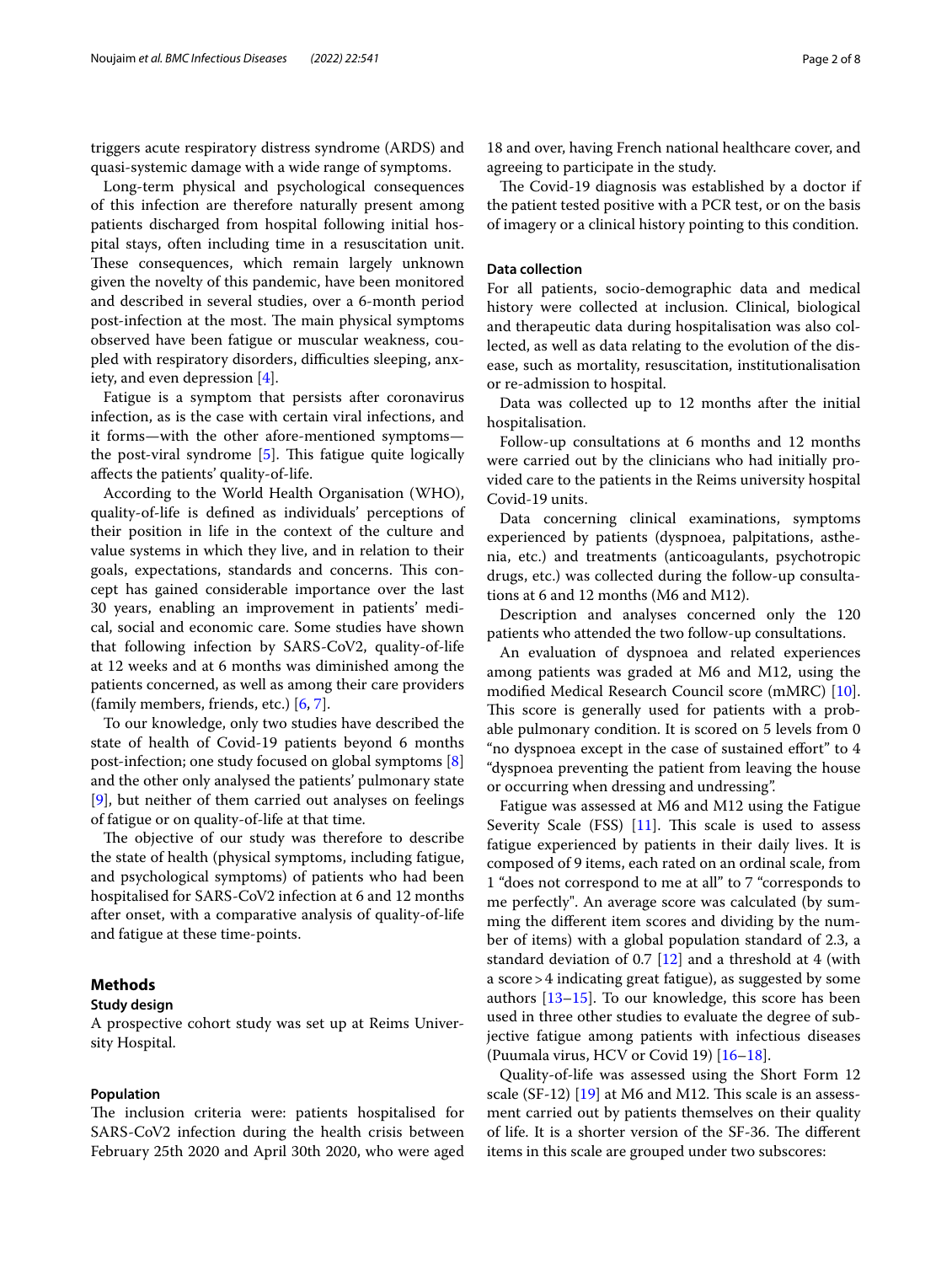The PCS 12 score: Physical Component Summary score, grouping items concerning patients' physical state.

The MCS 12: Mental Component Summary score, grouping items concerning patients' mental state.

A comparison with values observed in the general population was conducted using an abacus relating to a "normal" state in terms of Quality-of-Life in the French population [[19\]](#page-7-12).

## **Regulations and ethics**

This study constituted research involving humans according to French legislation regulating research on human beings (Jardé legislation).

Approval from the French Research Ethics Board was granted. (No. 3838-RM). The study was registered on the database <https://clinicaltrials.gov/ct2/home>under No. NCT04553575.

All patients who agreed to take part in the study received full information and signed informed consent.

## **Statistical analysis**

Qualitative variables were described as numbers and percentages, and quantitative variables were described via means or standard deviations, or as medians and interquartile ranges, depending on the variable distribution.

For comparisons of the scales and the scores between M6 and M12, Wilcoxon's and McNemar's tests for paired series were used. A p value < 0.05 was considered signifcant.

All analyses were conducted using R studio<sup>®</sup> Version 4.0.5 and SAS Version 9.4 (Institute Inc., Cary, NC, USA).

## **Results**

Formal diagnoses of SARS-CoV2 infection were made for 479 patients, who were included in the cohort.

After hospitalisation, 128 deaths had occurred. Between hospitalisation discharge and the 6-month assessment 17 deaths had occurred, and there were 16 refusals or individuals lost to follow-up for a total of 318 eligible patients, of whom 193 were excluded (Fig. [1](#page-2-0)). In all, 120 patients had a follow-up assessment at 6 months and 120 at 12 months.

The initial characteristics of the patients who took part in both follow-up assessments are described in Table [1](#page-3-0).

The mean age of the sample was 63.50 years (IQR=[54.00–71.25]) and 54.17% were men. Most

<span id="page-2-0"></span>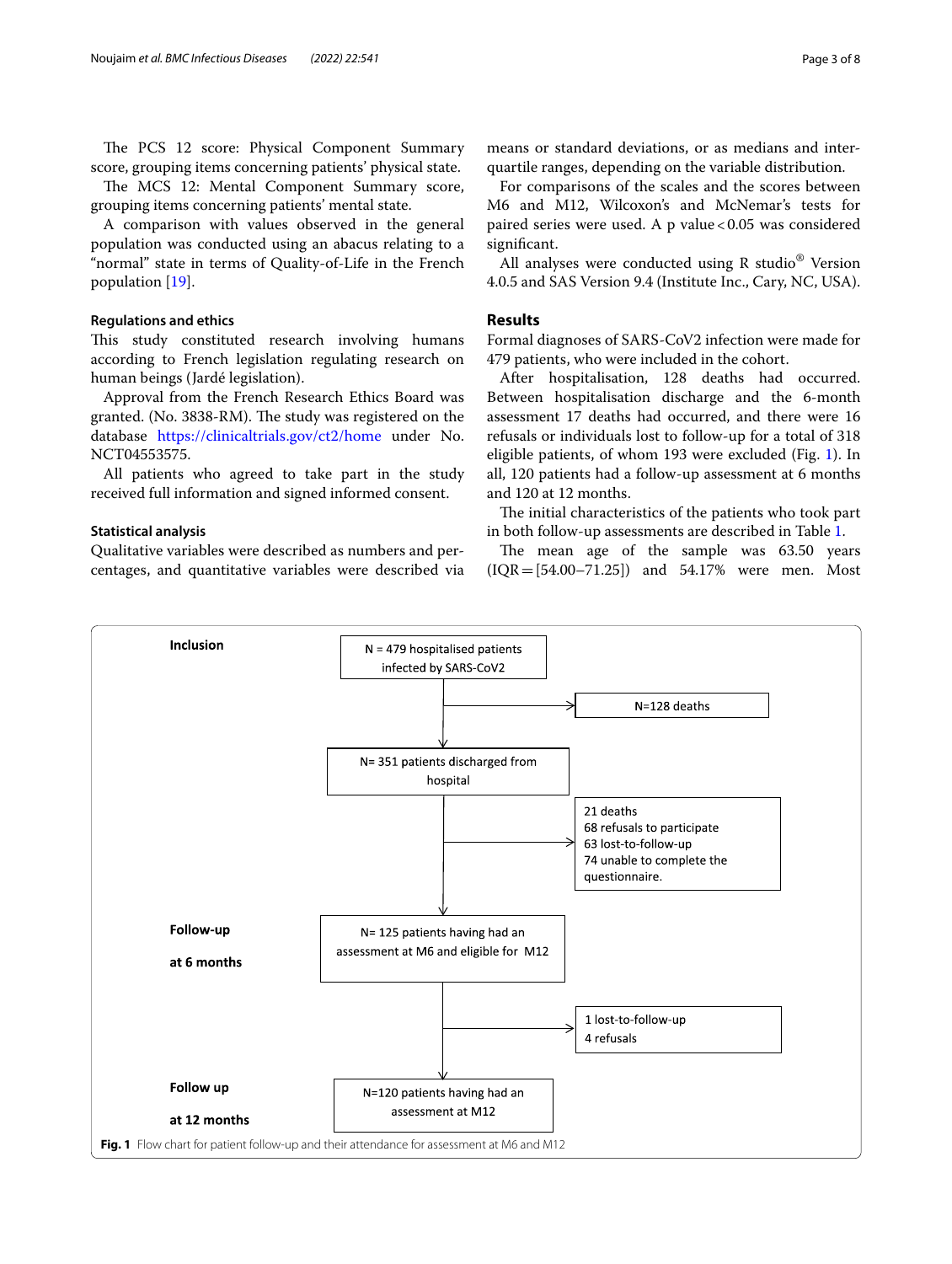<span id="page-3-0"></span>**Table 1** Initial characteristics of the disease during hospitalisation of patients assessed at M6 and M12 ( $n=120$ )

| Variables                              | Number (%)   | Median [IQR]           |
|----------------------------------------|--------------|------------------------|
| Socio-demographic characteristics      |              |                        |
| Age                                    |              | 63.50 [54.00-71.25]    |
| >70 years old                          | 32 (26.67)   |                        |
| Men                                    | 65 (54.17)   |                        |
| Live at home                           | 120 (100.00) |                        |
| Symptoms                               |              |                        |
| Fever                                  | 92 (76.67)   |                        |
| Cough                                  | 88 (73.33)   |                        |
| Dyspnoea                               | 80 (66.67)   |                        |
| Headache                               | 19 (15.83)   |                        |
| Diarrhoea                              | 46 (38.30)   |                        |
| Anorexia                               | 20 (16.67)   |                        |
| Ageusia                                | 12 (10.00)   |                        |
| Anosmia                                | 17 (14.17)   |                        |
| Muscle pains                           | 34 (28.33)   |                        |
| Abdominal pains                        | 9(7.50)      |                        |
| Clinical situation                     |              |                        |
| Severe clinical profile <sup>a</sup>   | 42 (35.00)   |                        |
| Heart rate (beat/min)                  |              | 89.00 [80.00-99.75]    |
| $>45$ and $\leq$ 120                   | 112 (94.92)  |                        |
| >120                                   | 6(5.08)      |                        |
| Respiratory rate (/min)                |              | 21.50 [18.00-28.00]    |
| > 30                                   |              |                        |
|                                        | 20 (17.86)   |                        |
| Systolic blood pressure (mmHg)<br>>140 |              | 130.00 [120.0-143.5]   |
|                                        | 33 (28.45)   |                        |
| Glasgow score                          |              | 15.00 [15.00-15.00]    |
| < 15                                   | 5(4.67)      |                        |
| Early Warning Score                    |              | $6.00$ [3.00-9.00]     |
| $\leq$ 4                               | 44 (39.64)   |                        |
| $>$ 4 and $\leq$ 6                     | 18 (16.22)   |                        |
| > 6                                    | 49 (44.14)   |                        |
| Biology                                |              |                        |
| Creatinine (µmol/L)                    |              | 78.00 [61.50-94.50]    |
| >120                                   | 20 (16.81)   |                        |
| CRP (mg/L)                             |              | 92.00 [34.38-157.25]   |
| < 40                                   | 33 (28.45)   |                        |
| $\geq$ 40 and < 150                    | 52 (44.83)   |                        |
| $\geq$ 150                             | 31 (26.72)   |                        |
| Lymphocytes (G/L)                      |              | $0.90$ $[0.60 - 1.20]$ |
| < 1.5                                  | 100 (84.03)  |                        |
| Neutrophils (G/L)                      |              | 5.10 [3.30-6.70]       |
| $\lt 2$                                | 4 (3.39)     |                        |
| Bacterial co-infection                 | 4(3.33)      |                        |
| Therapeutics                           |              |                        |
| Antivirals <sup>b</sup>                | 107 (89.17)  |                        |
| Hydroxychloroquine                     | 26 (24.30)   |                        |
| Antibiotic therapy                     | 115 (95.83)  |                        |
| Corticoids                             | 80 (66.67)   |                        |
| Anticoagulants                         | 111 (92.50)  |                        |

### **Table 1** (continued)

| <b>Variables</b>                       | Number (%) | Median [IQR] |
|----------------------------------------|------------|--------------|
| <b>Fvolution</b>                       |            |              |
| Transfer in ICU                        | 35 (29.17) |              |
| Oxygen therapy                         | 52 (43.33) |              |
| Pulmonary embolism                     | 9(7.50)    |              |
| Home visits                            | 88 (73.33) |              |
| Follow-up care and rehabilita-<br>tion | 31 (26.67) |              |
| Re-hospitalisation                     | 5(4.17)    |              |

<sup>a</sup> Includes severe initial pneumonia and acute respiratory distress syndrome (ARDS). Criteria for severe pneumonia were: fever and  $SpO<sub>2</sub>$  < 90% or respiratory rate>30/min or acute respiratory failure needing respiratory support (invasive or not) and/or admission in ICU and/or acute circulatory failure (sepsis or septic shock)

**b** Includes: Lopinavir/Ritonavir or Darunavir/Ritonavir or Remdesivir

patients had symptoms of fever (76.67%), cough (73.33%) and dyspnoea (66.67%). A severe clinical profle, defned as ARDS or severe pneumonia (fever,  $SpO<sub>2</sub>< 90\%$  respiratory rate>30/min, acute respiratory failure with respiratory support needed (invasive or non-invasive) or admission in ICU, associated acute circulatory failure (sepsis or septic shock)) was present for 35% of the patients.

Biological data showed a median lymphocyte count at 0.9 G/L (IQR [0.6–1.2]), a median neutrophil count at 5.1 G/L (IQR [3.3–6.7]) and a median CRP of 92.00 mg/L (IQR [34.38–157.25]).

Concerning evolution, 43.33% required oxygen therapy and 29.17% were transferred to the resuscitation unit. Antibiotic therapy was used for 95.83% of the patients, 92.5% of the patients received anti-coagulants and 66.6% received corticoid therapy.

At 6 months and 12 months, about 40% of the patients presented dyspnoea. The median mMRC score (at the two assessment) was 1 ( $IQR=[0-2]$ ) and there was no signifcant diference between M6 and M12 (p  $value = 0.454$ .

The symptoms following the infection persisted at M6 and M12, with about 20% of the patients with cough and headache. Other symptoms were also observed (Table [2](#page-4-0)), anxiety, and problems with concentration and memory in particular.

More than half of the patients at 6 and 12 months reported asthenia; the FSS fatigue scale was administered at both assessments, with a median of 3.11 (IQR [1.73– 5.00]) at M6 and 3.22 (IQR [1.89–4.95]) at M12. Applying the threshold of the mean score calculated in the population, it was observed that 35% and 44% of the patients were experiencing fatigue at M6 and M12, respectively. The level of fatigue did not seem to differ between the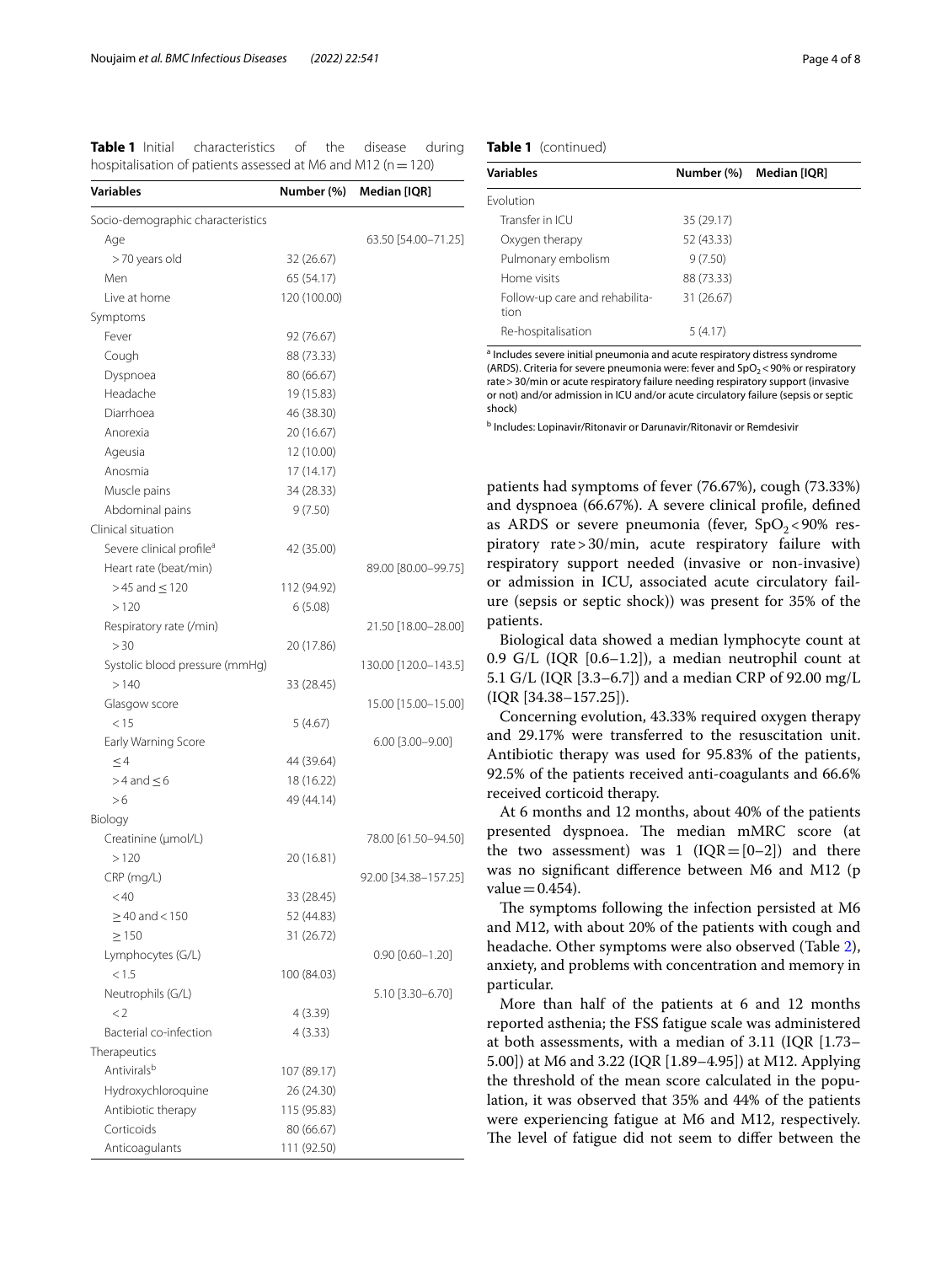|                                          | M6                    | M12                    |
|------------------------------------------|-----------------------|------------------------|
|                                          | $n = 120$             | $n = 120$              |
| Re-hospitalisation                       |                       |                        |
| Yes (%)                                  | 4(3.33)               |                        |
| Experienced dyspnoea                     |                       | 10 (8.33)              |
| Yes (%)                                  | 47 (39.87)            | 50 (41.67)             |
| Experienced palpitations                 |                       |                        |
| Yes (%)                                  |                       |                        |
| Chest pains                              | 19 (15.83)            | 19 (15.83)             |
| Yes (%)                                  |                       |                        |
|                                          | 19 (15.83)            | 18 (15)                |
| Cough<br>Yes (%)                         | 24 (20.17)            |                        |
| Headaches                                |                       | 25 (20.83)             |
|                                          |                       |                        |
| Yes (%)                                  | 24 (20.17)            | 25 (20.83)             |
| Arthromyalgia                            |                       |                        |
| Yes (%)                                  | 49 (41.88)            | 56 (46.67)             |
| Diarrhoea                                |                       |                        |
| Yes (%)                                  | 19 (16.24)            | 20 (16.67)             |
| Other symptoms*                          |                       |                        |
| Yes (%)                                  | 42 (35.00)            | 54 (45.00)             |
| Systolic blood pressure                  |                       |                        |
| Median [Q1-Q3]                           | 132.00 [120.00-145.0] | 133.00 [120.00-149.00] |
| $\leq$ 140 mmHg (%)                      | 77 (65.81)            | 71 (61.21)             |
| $>140$ mmHg (%)<br>(high blood pressure) | 40 (34.19)            | 45 (38.79)             |
| Heart rate (bpm)                         |                       |                        |
| Median [Q1-Q3]                           | 76.00 [67.00-88.00]   | 78.00 [66.00-85.00]    |
| mMRC rating                              |                       |                        |
| 0(%)                                     | 45 (37.50)            | 42 (35.59)             |
| 1(%)                                     | 37 (30.83)            | 36 (30.51)             |
| 2(%)                                     | 17(14.17)             | 19 (16.10)             |
| 3(%)                                     | 12 (10.00)            | 12(10.17)              |
| 4(%)                                     | 9(7.50)               | 9(7.63)                |
| Anxiolytics                              |                       |                        |
| Yes (%)                                  | 11 (9.32)             | 15 (12.50)             |
| <b>BMI</b>                               |                       |                        |
| Median [Q1-Q3]                           | 28.00 [25.00-32.00]   | 28.00 [25.00-32.00]    |
| $\geq$ 40 kg/m <sup>2</sup> (%)          | 9(7.56)               | 7 (5.83)               |
| $<$ 40 kg/m <sup>2</sup> (%)             | 110 (92.44)           | 113 (94.17)            |
| SpO <sub>2</sub>                         |                       |                        |
| Median [Q1-Q3]                           | 97.00 [96.00-98.00]   | 96.00 [94.00-97.75]    |
| $<$ 94% (%)                              | 2(1.74)               | 6(5.26)                |
| $>94\%$ (%)                              | 113 (98.26)           | 108 (94.74)            |
| <b>Hypnotics</b>                         |                       |                        |
| Yes (%)                                  | 7(5.93)               | 15 (12.5)              |
| Antidepressants                          |                       |                        |
| Yes (%)                                  | 11 (9.32)             | 17 (14.17)             |
| Anticoagulants                           |                       |                        |
| Yes (%)                                  | 19 (16.10)            | 18 (15.00)             |
| Asthenia                                 |                       |                        |

<span id="page-4-0"></span>

|                           | Table 2 Description and comparison of states of health in |  |  |  |
|---------------------------|-----------------------------------------------------------|--|--|--|
| assessments at M6 and M12 |                                                           |  |  |  |

## **Table 2** (continued)

|                       | M6<br>$n = 120$   | M <sub>12</sub><br>$n = 120$ |  |
|-----------------------|-------------------|------------------------------|--|
| Yes (%)               | 69 (57.50)        | 69 (57.50)                   |  |
| <b>FSS mean score</b> |                   |                              |  |
| >4(%                  | 39 (35.65)        | 51 (43.97)                   |  |
| $<$ 4 (%)             | 72 (64.35)        | 65 (56.03)                   |  |
| $Mean + SD$           | $3.42 \pm 1.87$   | $3.60 \pm 1.97$              |  |
| SE12 score            |                   |                              |  |
| $PCS12:$ mean $+SD$   | $42.85 \pm 10.03$ | $42.18 + 9.60$               |  |
| $MCS12$ mean $+SD$    | $46.70 \pm 7.57$  | $47.13 + 6.43$               |  |

*BMI* Body Mass Index, *SpO*<sub>2</sub> peripheral oxygen saturation

\*Anxiety, problems of concentration, decreased visual acuity, panic attacks, rhinorrhea, fatigue, insomnia, cognitive decline, dyspnoea upon effort, hair loss vertigo, headaches, diarrhoea, constipation, dysgeusia

two assessments ( $p$  value $=0.41$ ), despite the tendency to increase.

Concerning quality of life, the SF12 was administered at M6 and M12, with a mean PCS12 score at 6 months of 42.85 (95% confdence interval (95% CI [41.05–44.65]) and a mean MCS12 score of 46.70 ((95% CI)[45.34– 48.06]). There was no difference at M6 and M12 between the two SF12 scores: PCS12 and MCS12 with a p value of 0.417 and 0.501 respectively, although a slight improvement in the scores was observed at M12. Detailed results by SF12 components of patients assessed at M6 and at M12 werepresented in Additional fle [1:](#page-6-4) Table S1.

We found no diferences between the results of scores taken by patients (SF12, FSS and mMRC) who presented a severe initial respiratory status versus those with a nonsevere respiratory status. All p-values were greater than 0.05 (Table [3\)](#page-5-0).

Finally, we compared the mean SF12 scores with those in the general population in France (Fig. [2\)](#page-5-1)  $[19]$  $[19]$ . The general population was composed of 48% of males and the mean age (SD) was 44.6 (18.1) years [\[20\]](#page-7-13). We observed lower scores among Covid-19 patients than in the general population, meaning that quality-of-life in both the physical and the psychological dimensions was poorer (p value<0.001 for the PCS12 at M6 and M12 versus the norm, and p value 0.025 and 0.037 respectively for the MCS12 assessed at M6 and M12, versus the norm) [\[19](#page-7-12)].

## **Discussion**

To our knowledge, this study was one of the frst to describe the health state of Covid-19 patients at 6 and 12 months including assessments of quality-of-life and persistent fatigue. It highlighted persistent dyspnoea, with an mMRC score above 1 for more than half of the patients. The FSS score also evidenced persistent fatigue for 35% of the patients at M6 and 43% at M12. The two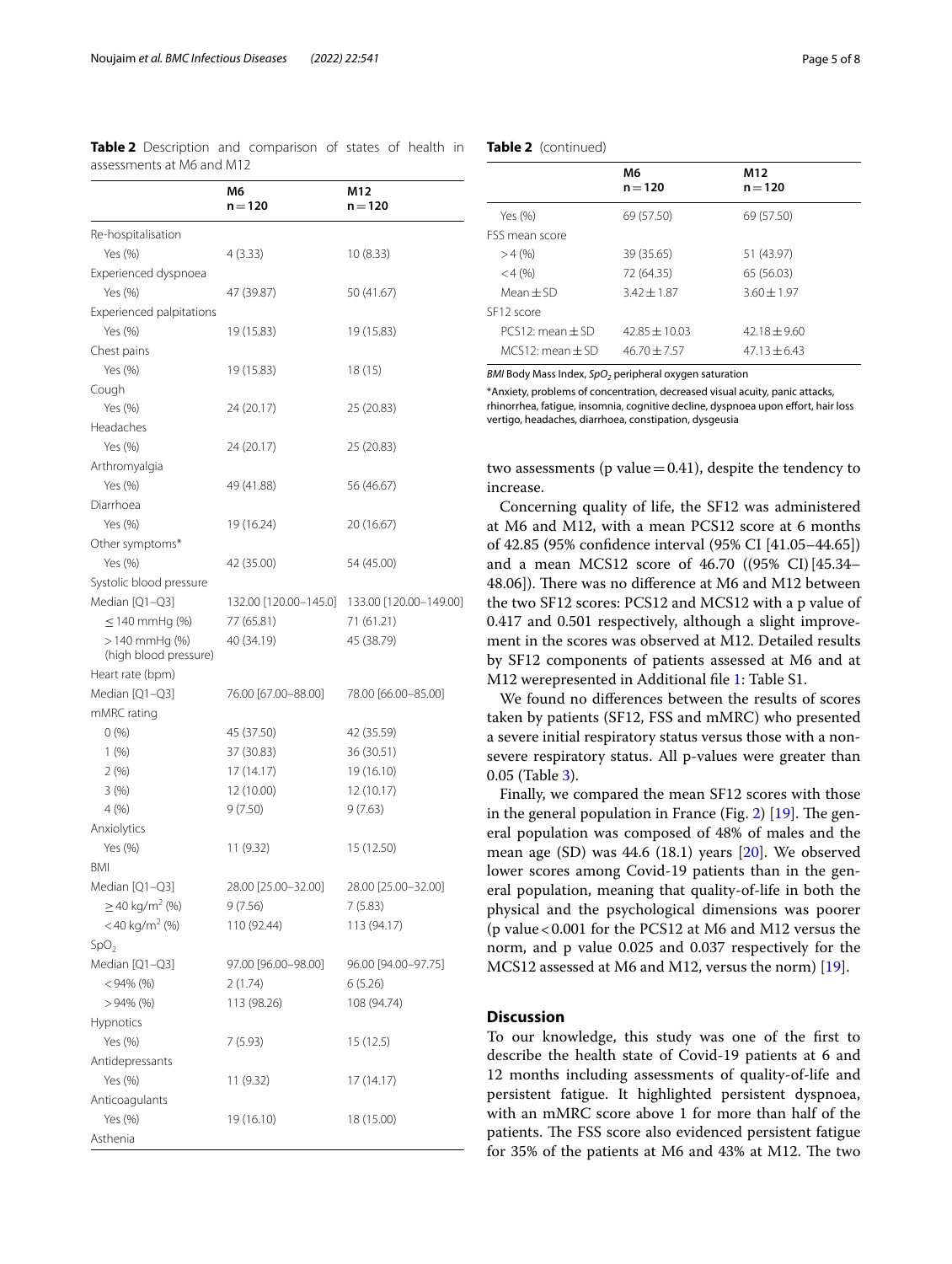<span id="page-5-0"></span>**Table 3** SF12, FSS and mMRC scores comparison at 6 and 12 months follow up between severe and non-severe respiratory status at inclusion

|                         | Severe <sup>a</sup> | Non-severe <sup>b</sup> | p value |
|-------------------------|---------------------|-------------------------|---------|
| 6 months (N)            | 42                  | 78                      |         |
| SF12                    |                     |                         |         |
| $PCS12$ (mean $\pm$ SD) | $42.7 \pm 9.7$      | $42.9 + 10.2$           | 0.87    |
| $MCS12$ (mean $\pm$ SD) | $46.6 + 7.8$        | $46.7 \pm 7.5$          | 0.87    |
| <b>FSS</b>              |                     |                         |         |
| $(Mean \pm SD)$         | $79.8 + 17.0$       | $31.4 + 16.9$           | 0.64    |
| mMRC                    |                     |                         |         |
| (Median, Q1-Q3)         | $1, 0 - 1.8$        | $1, 0 - 2$              | 0.67    |
| 12 months (N)           | 42                  | 78                      |         |
| SF <sub>12</sub>        |                     |                         |         |
| $PCS12$ (mean $\pm$ SD) | $42.2 \pm 9.1$      | $42.2 + 9.8$            | 0.92    |
| $MCS12$ (mean $\pm$ SD) | $48.0 \pm 6.4$      | $46.7 + 6.4$            | 0.16    |
| <b>FSS</b>              |                     |                         |         |
| $(Mean \pm SD)$         | $29.5 + 17.1$       | $34.0 \pm 17.9$         | 0.22    |
| mMRC                    |                     |                         |         |
| (Median, Q1-Q3)         | $1, 0 - 1$          | $1,0-2$                 | 0.45    |

<sup>a</sup> Includes severe initial pneumonia and acute respiratory distress syndrome (ARDS). Criteria for severe pneumonia were: fever and  $SpO<sub>2</sub>$  < 90% or respiratory rate>30/min or acute respiratory failure needing respiratory support (invasive or not) and/or admission in ICU and/or acute circulatory failure (sepsis or septic shock)

<sup>b</sup> Includes respiratory symptoms without identified pneumonia

SF12 scores, PCS12 and MCS12, evidenced physical and mental quality-of-life scores below the mean for the French population. For all these scores, no diference was observed between the two time-points. This could therefore suggest the long-term persistence of certain symptoms, with general fatigue and poorer quality-of-life than the norm, both physical and mental.

Certain studies have described and compared patients' state of health at 6 months after hospital discharge  $[4]$  $[4]$  and others at 6 and 12 months  $[8, 21, 22]$  $[8, 21, 22]$  $[8, 21, 22]$  $[8, 21, 22]$  $[8, 21, 22]$  $[8, 21, 22]$ ; all these studies have reported the presence of fatigue and a change in quality-of-life among patients after hospital discharge. Only one study used a quality-of-life assessment (HRQoL)  $[8]$  $[8]$ , but none used the FSS score or the SF12 score. However, the results from all these studies and from ours concur on the fact that the main symptoms present after infection by SARS-CoV2 were fatigue, dyspnoea, anxiety and repercussions on cognitive functions [\[8](#page-7-3), [21,](#page-7-14) [22](#page-7-15)]. In our study, we focused particularly on the patients' clinical state, using the SF12 score to determine global quality-of-life. Our results mainly suggest stability in their clinical state between the two time-points (M6 and M12), thus pointing to a period of latency between the end of the infection and a return to what is considered a normal life. Our study was conducted early on and did not have the privilege nor the objective to determine the efect of vaccination on quality of life since the patients were not all vaccinated at assessment. Our population was older and included more men than the population used for comparison.

This study thus showed a non-negligible decrease in the patients' physical and mental quality-of-life at 6 months and 1 year following infection by SARS-CoV2, compared to the French general population. It showed persistence, 1 year after the initial infection, of fatigue and dyspnoea, alongside the appearance of psycho-neurological symptoms.

These observations raise several issues, in particular that concerning the evolution of the disease and the "post-COVID" period. They are also in favour of the "Long Covid" hypothesis. This condition was defined by the French health authorities [[23\]](#page-7-16) as confrmed

<span id="page-5-1"></span>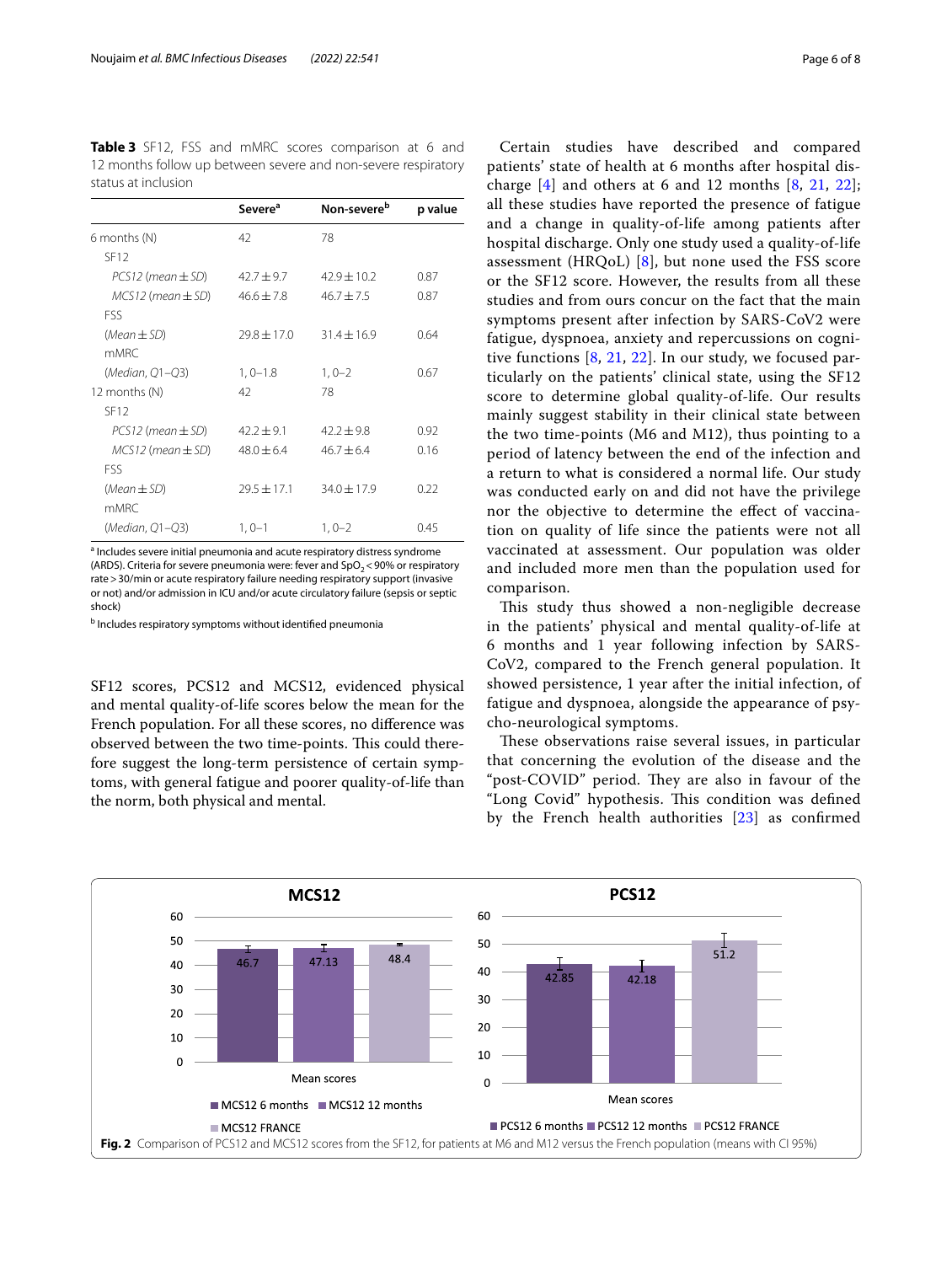SARS-CoV2 infection with the initial symptoms persisting beyond 4 weeks after the onset of the acute phase, and not explained by another diagnosis.

While it is easy to incorporate fatigue into the notion of "Long Covid", the fatigue and the decrease on qualityof-life observed could also be explained by a psychiatric dimension [\[24](#page-7-17)]. Indeed, certain studies have found possible neuro-psychiatric efects, or even an aggravation of certain psychiatric pathologies that were already present, following infection with SARS-CoV2, as with other already known viral infections [\[24,](#page-7-17) [25](#page-7-18)].

This overlap between infection by SARS-CoV2 and a probable cerebral infammation could explain in part feelings of ill being or chronic fatigue. Perceived quality of life could thus be afected despite a satisfactory physical state in clinical consultation.

These hypotheses should be explored and assessed for COVID-19, but they can already explain the decline in quality-of-life, especially for the psychological sphere, observed among patients, sometimes discordant with the physical state [[24\]](#page-7-17).

We were able to maintain the same number of patients between the two time-points. All the scales and tools used to assess fatigue and quality-of-life were standardised and validated. The researchers were experienced specialist doctors, which enabled reliable data collection. Furthermore, the patients were seen at 6 and 12 months by the same researchers, enabling comparable data collection between the two assessments.

## **Conclusions**

This study was one of the first descriptions of the state of health of COVID-19 patients with certain persistent symptoms: fatigue and deterioration in physical and mental quality-of-life. This information could guide care providers in the follow-up care provided to patients and in rehabilitation, and if needed, in neuro-psychiatric care.

#### Abbreviations

COVID-19: CoronaVirus Disease 2019; SARS CoV2: Severe Acute Respiratory Syndrome-Coronavirus 2; ARDS: Acute respiratory distress syndrome; WHO: World Health Organisation; mMRC: Modifed Medical Research Council score; FSS: Fatigue Severity Scale; SF12: Short Form 12; PCS12: Physical Component Summary score; MCS12: Mental Component Summary score; IQR: InterQuar‑ tile Range.

#### **Supplementary Information**

The online version contains supplementary material available at [https://doi.](https://doi.org/10.1186/s12879-022-07517-w) [org/10.1186/s12879-022-07517-w.](https://doi.org/10.1186/s12879-022-07517-w)

<span id="page-6-4"></span>**Additional fle 1: Table S1.** Detailed results by SF12 components of patients assessed at M6 ( $n=120$ ) and at M12 ( $n=116$ ).

#### **Acknowledgements**

Reims COVID Study Group: Ailsa ROBBINS, Kévin DIDIER, Pauline ORQUEVAUX, Violaine NOEL, Paola MARIANETTI, Juliette ROMARU, Dorothée LAMBERT, Jean Luc BERGER, Sandra DURY, Maxime DEWOLF, Jean Hugues SALMON, Jérôme COSTA, Julia SIMON, Natacha NOEL, Sara BARRAUD, Marion BARROIS, Hédia BRIXI, Quentin LAURENT-BADR, Manuelle VIGUIER, Clélia VANHAECKE, Laurence GUSDORF, Isabelle QUATRESOUS, Aline CARSIN-VU, Véronique BRODARD, Antoine HUGUENIN, Morgane BONNET, Aurore THIERRY. We extend our sincere thanks to Angela SWAINE VERDIER for her assistance in editing this manuscript.

#### **Author contributions**

Study concept and design: P-JN, LK, DJ. Acquisition of data: P-JN, DJ and LK. Analysis and interpretation of data: P-JN, LK and DJ. Drafting of the manuscript: P-JN. Critical revision of the manuscript for important intellectual content: all authors. All authors read and approved the fnal manuscript.

#### **Funding**

This work was supported by the Reims University Hospital Foundation. The funding source had no role in the study design, the collection, analysis and interpretation of data, in the writing of the manuscript, in the decision to submit the manuscript for publication.

#### **Availability of data and materials**

The datasets generated and/or analysed during the current study are not publicly available due to European General Data Protection Regulation and medical secrecy but are available from the corresponding author on reasonable request.

## **Declarations**

#### **Ethics approval and consent to participate**

This study was performed in line with the principles of the Declaration of Helsinki. This study constituted research involving humans according to French legislation regulating research on human beings (Jardé legislation). Approval from the French Research Ethics Board was granted. (No. 3838-RM). The study was registered on the database <https://clinicaltrials.gov/ct2/home> under No. NCT04553575. All patients who agreed to take part in the study received full information and signed informed consent.

#### **Consent for publication**

Not applicable.

#### **Competing interests**

The authors have no competing interests to declare.

#### **Author details**

<sup>1</sup> CHU Reims, Unité d'Aide Méthodologique, 51100 Reims, France. <sup>2</sup> Université de Reims Champagne-Ardenne, VieFra, 51100 Reims, France. <sup>3</sup>Department of Research and Public Health, Robert Debré Hospital, Reims University Hospitals, Rue du Général Koenig, 51092 Reims, France.

### Received: 22 December 2021 Accepted: 30 May 2022 Published online: 13 June 2022

#### **References**

- <span id="page-6-0"></span>WHO Coronavirus (COVID-19) Dashboard. [https://covid19.who.int.](https://covid19.who.int) Accessed 10 Aug 2021.
- <span id="page-6-1"></span>2. Osuchowski MF, Aletti F, Cavaillon J-M, Flohé SB, Giamarellos-Bourboulis EJ, Huber-Lang M, et al. SARS-CoV-2/COVID-19: evolving reality, global response, knowledge gaps, and opportunities. Shock. 2020. [https://doi.](https://doi.org/10.1097/SHK.0000000000001565) [org/10.1097/SHK.0000000000001565](https://doi.org/10.1097/SHK.0000000000001565).
- <span id="page-6-2"></span>3. Benhamed A, Barneoud-Rousset T, Wagenheim C, Tazarourte K, Lefort H, Gabilly L. White plan and the organisation of emergency response services in France. Soins. 2021;66:20–4.
- <span id="page-6-3"></span>4. Huang C, Huang L, Wang Y, Li X, Ren L, Gu X, et al. 6-month consequences of COVID-19 in patients discharged from hospital: a cohort study. Lancet. 2021;397:220–32.